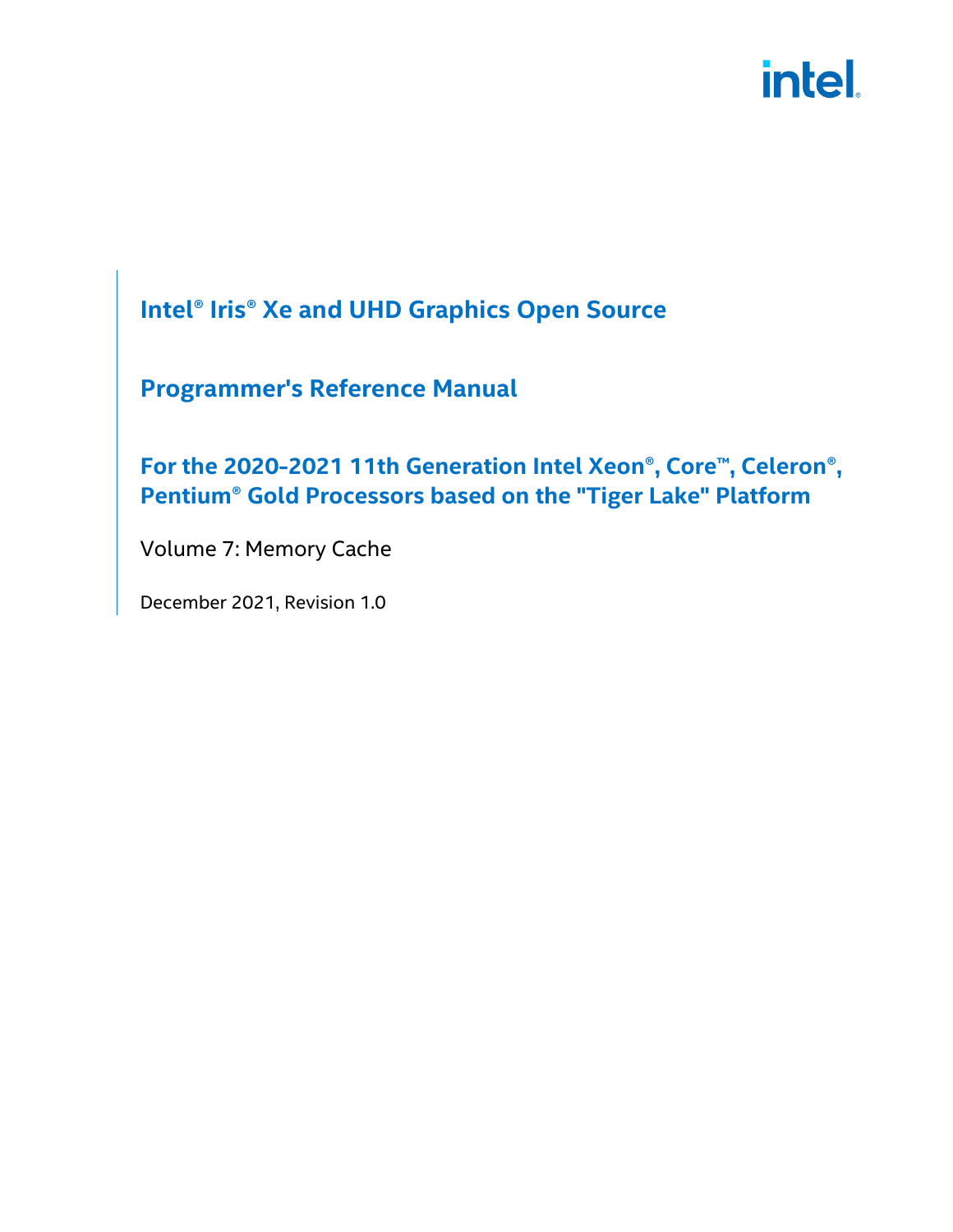### **Notices and Disclaimers**

Intel technologies may require enabled hardware, software or service activation.

No product or component can be absolutely secure.

Code names are used by Intel to identify products, technologies, or services that are in development and not publicly available. These are not "commercial" names and not intended to function as trademarks

Customer is responsible for safety of the overall system, including compliance with applicable safetyrelated requirements or standards.

No license (express or implied, by estoppel or otherwise) to any intellectual property rights is granted by this document, with the sole exceptions that a) you may publish an unmodified copy and b) code included in this document is licensed subject to Zero-Clause BSD open source license (0BSD). You may create software implementations based on this document and in compliance with the foregoing that are intended to execute on the Intel product(s) referenced in this document. No rights are granted to create modifications or derivatives of this document.

The products described may contain design defects or errors known as errata which may cause the product to deviate from published specifications. Current characterized errata are available on request.

You may not use or facilitate the use of this document in connection with any infringement or other legal analysis concerning Intel products described herein. You agree to grant Intel a non-exclusive, royalty-free license to any patent claim thereafter drafted which includes subject matter disclosed herein.

Intel disclaims all express and implied warranties, including without limitation, the implied warranties of merchantability, fitness for a particular purpose, and non-infringement, as well as any warranty arising from course of performance, course of dealing, or usage in trade.

Intel may make changes to specifications and product descriptions at any time, without notice. Designers must not rely on the absence or characteristics of any features or instructions marked "reserved" or "undefined". Intel reserves these for future definition and shall have no responsibility whatsoever for conflicts or incompatibilities arising from future changes to them. The information here is subject to change without notice. Do not finalize a design with this information.

© Intel Corporation. Intel, the Intel logo, and other Intel marks are trademarks of Intel Corporation or its subsidiaries. Other names and brands may be claimed as the property of others.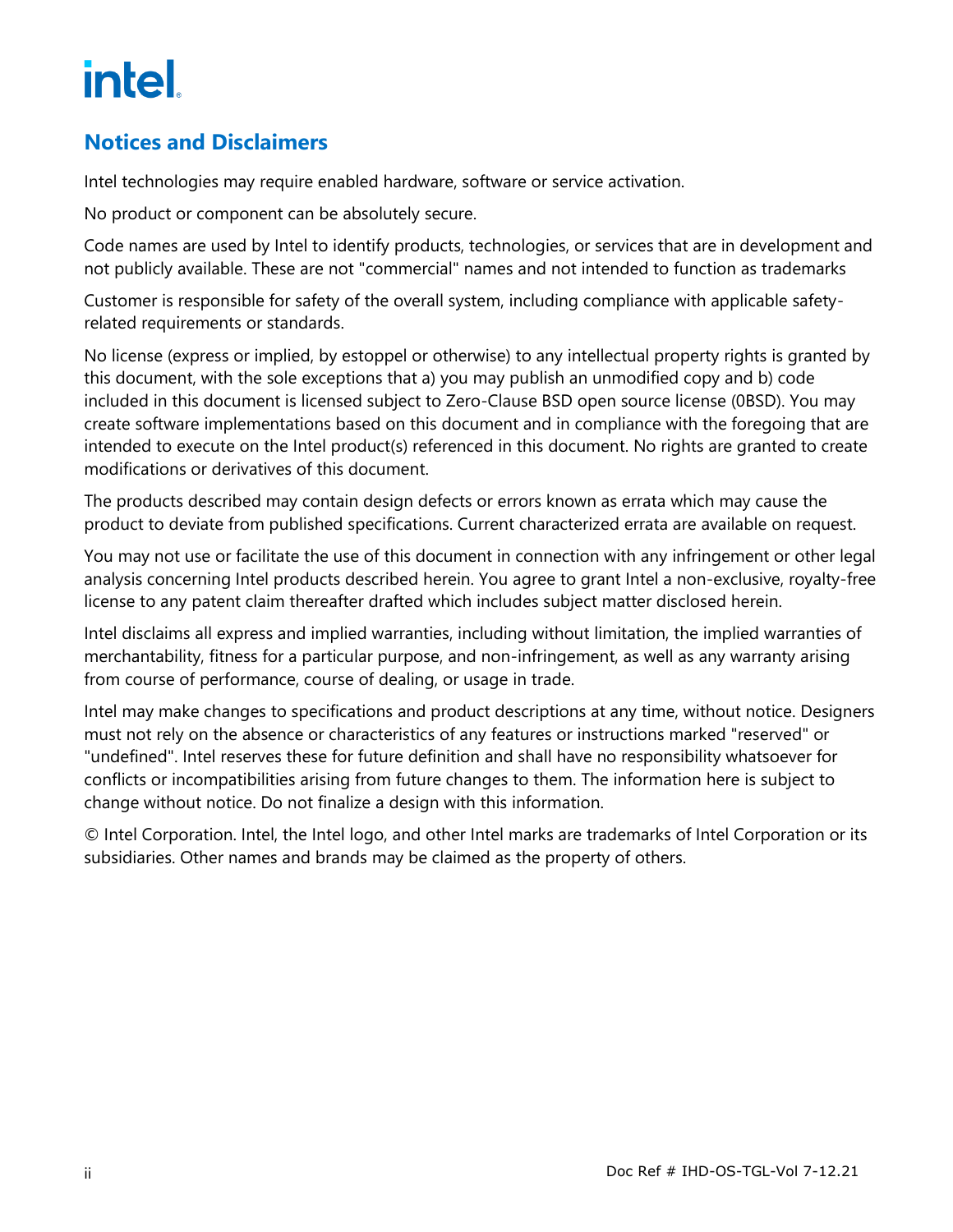## **Table of Contents**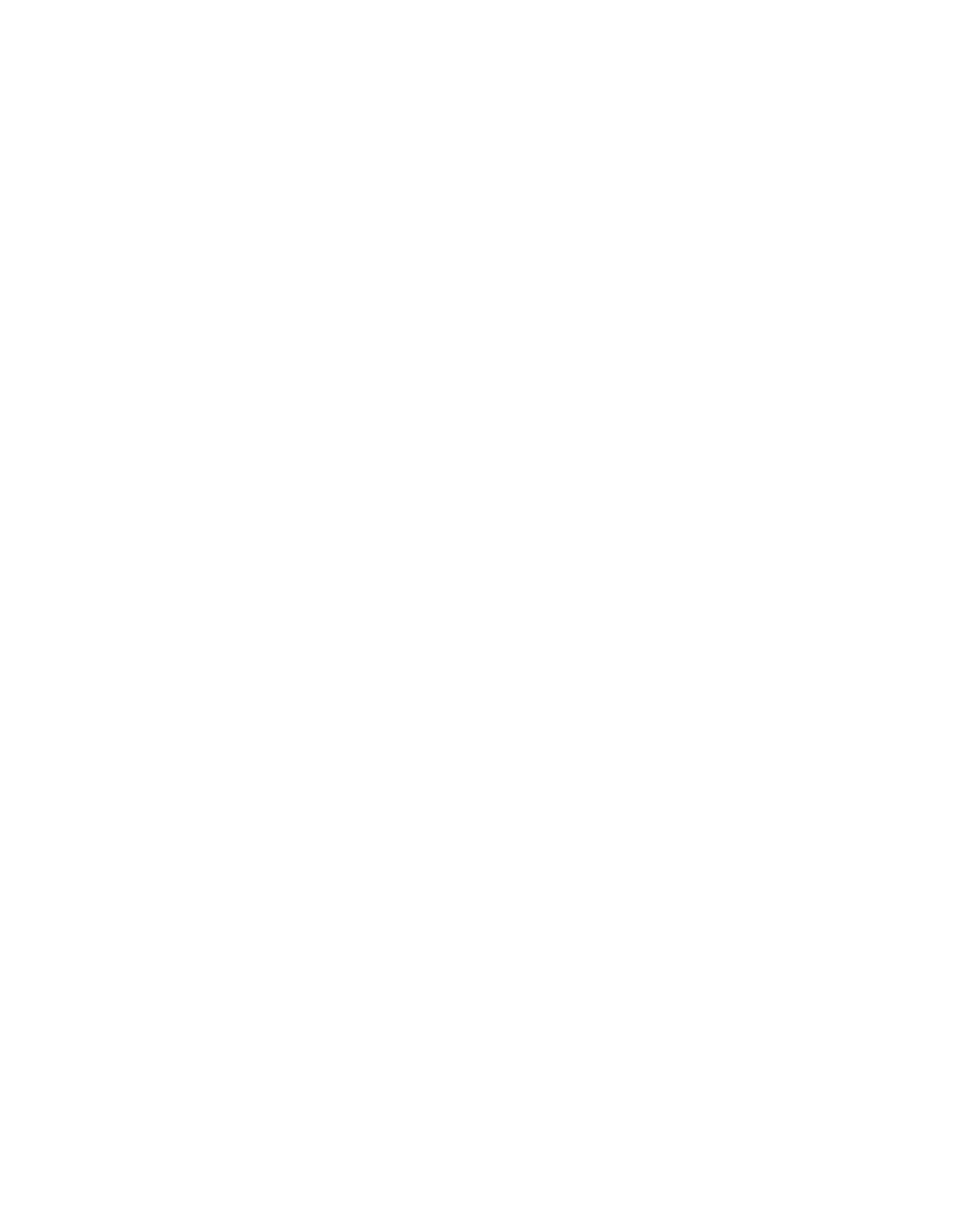

### <span id="page-4-0"></span>**Memory Cache**

This section describes the GFX L3 Cache, which is a large storage that backs up various L2/L1 caches in the GPU's internal units. It supports a simple, way-based partitioning for segregating the cache among groups of clients.

It also has a provision to dedicate a (programmable) section of the storage for the GFX Unified Return Buffer.

### <span id="page-4-1"></span>**L3 Cache**

This volume describes the L3 and the Unified Return Buffer. Much of the design is similar to prior generations, with important changes to enhance performance.

#### <span id="page-4-2"></span>**Overview**

To cater to the bandwidth demands, the L3 cache is organized as multiple independent banks which can be accessed concurrently. The L3 banks are no longer clocked at 2x and hence support one operation per clock.

The L3 cache and URB data form a single contiguous memory space across all the banks and sub banks in the design. The vision is to build a compute scalable cache where with each additional compute block, both the size and bandwidth of L3 Cache are scaled while maintaining the monolithic cache concept. Each added bank becomes a part of a unified cache rather than an independent localized segment. The concept is to be able to keep a single copy of a line and service all requesters via distributing their accesses over many physical cache banks. The L3 cache can operate concurrently in the non-IA-coherent GFX virtual address space as well as the IA-coherent address space.

- Each logical bank consists of:
	- The Data Array This array stores the actual data
	- The Tag Array This array stores the tags for the cachelines above
	- The LRU Array This array stores information that helps determining the cache line that will be evicted when a fill arrives for a set
	- The State Array This array stores the cache state information (MESI States of the cache lines and some additional internal information)
	- The SuperQ Buffer This array stores data temporarily on the way in or out of the data array for each access that is in progress
	- the Atomic Processing Units This unit houses the ALU and associated logic to perform atomic operations on the data
- The rest of the support logic around L3 consists of:
	- The SuperQ: This is the main scheduler of the micro-sequences to be followed for each access to the cache
	- Ingress/Egress queues: These queues buffer incoming accesses and outgoing data on their way into or out of the cache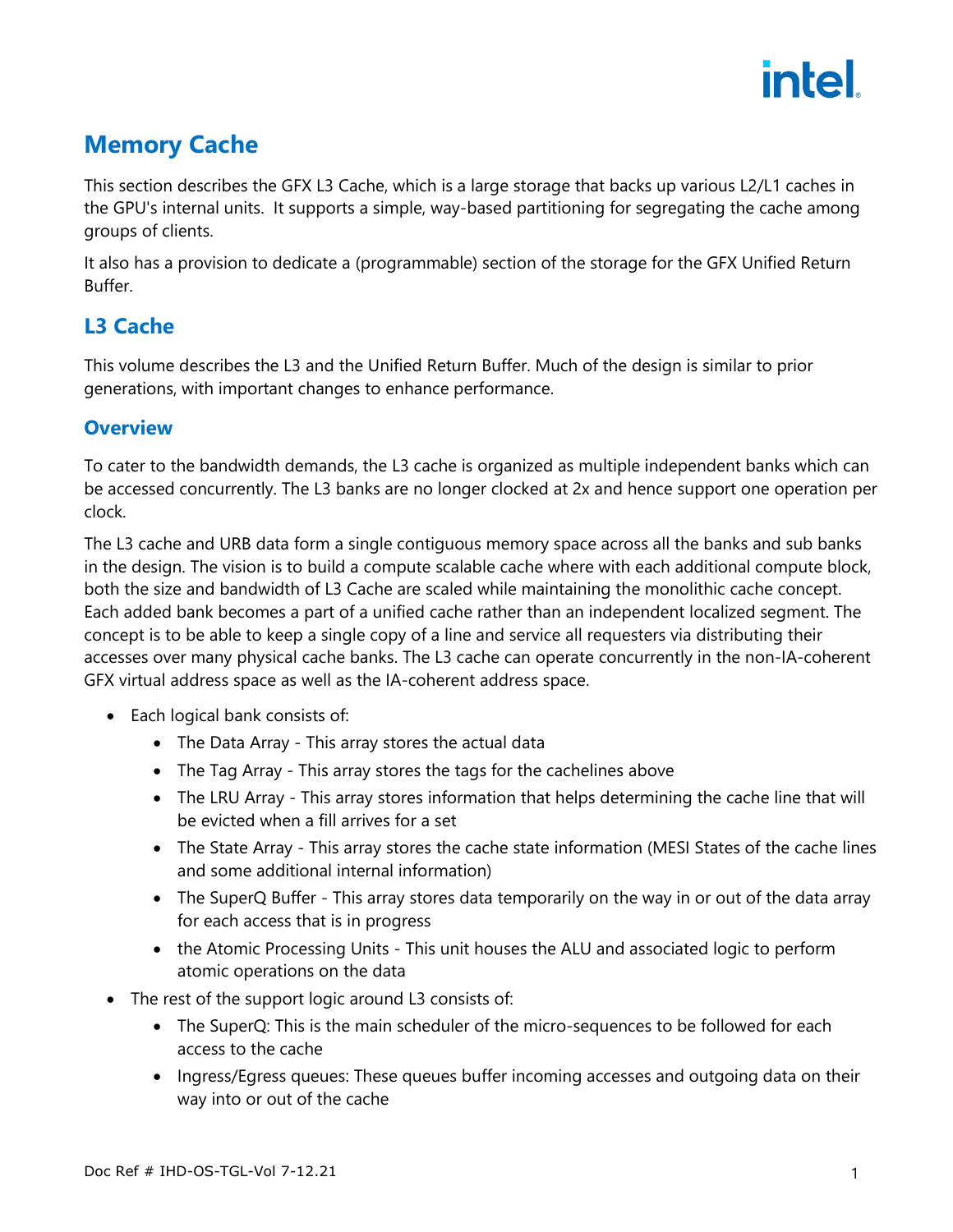- CAM structures: These structures are used to maintain coherency in cases of proximal accesses to the same address
- Crossbars: These are used for routing the data to and from the various sub-banks/arrays

**Note**: A portion of the L3 cache can be allocated as a Unified Return Buffer (URB) region

#### **L3 Bank Configuration**

Each L3 bank is configured as described below.

- Each bank consists of a 480KB data-array organized as 120 logical ways
- Up to 104 ways representing 416KB, tagged for L3\$, remaining ways treated as dedicated URB.
- The minimum URB size per L3 Bank is 64KB, but this can be programmed up to 128KB.
- 64B Cacheline storage per cell.
- The total L3 array bandwidth is 64B for each core cycle. The bandwidth can be utilized for either a 64B read cycle or a 64B write cycle
- Data protection via ECC.
- 48b virtual addressing support in TAG.
- 1b LRU implementation for selecting the line to be replaced.

#### **L3 Cache Theory of Operation**

Following are the L3/URB clients:

| <b>L3 Cache Clients</b>                                                    | <b>RW/RO</b> |
|----------------------------------------------------------------------------|--------------|
| Data Cluster (i.e., spill/fills, load/stores, Global memory accesses)   RW |              |
| Sampler (L2\$)                                                             | RO           |
| IME (Motion Estimation)                                                    | RO           |
| Instruction Cache (I\$)                                                    | RO           |
| <b>State Arbiter</b>                                                       | RO           |
| <b>Constant Cache</b>                                                      | RO           |

| <b>URB Clients</b>      | <b>RW/RO</b> |
|-------------------------|--------------|
| Local Thread Dispatcher | <b>RO</b>    |
| SF Backend              | RO           |
| Stream Out              | RO           |
| Clipper                 | <b>RO</b>    |
| Geometry shader         | RO           |
| Tesselator              | RO           |
| VF                      | <b>RW</b>    |
| Data Cluster            | RW           |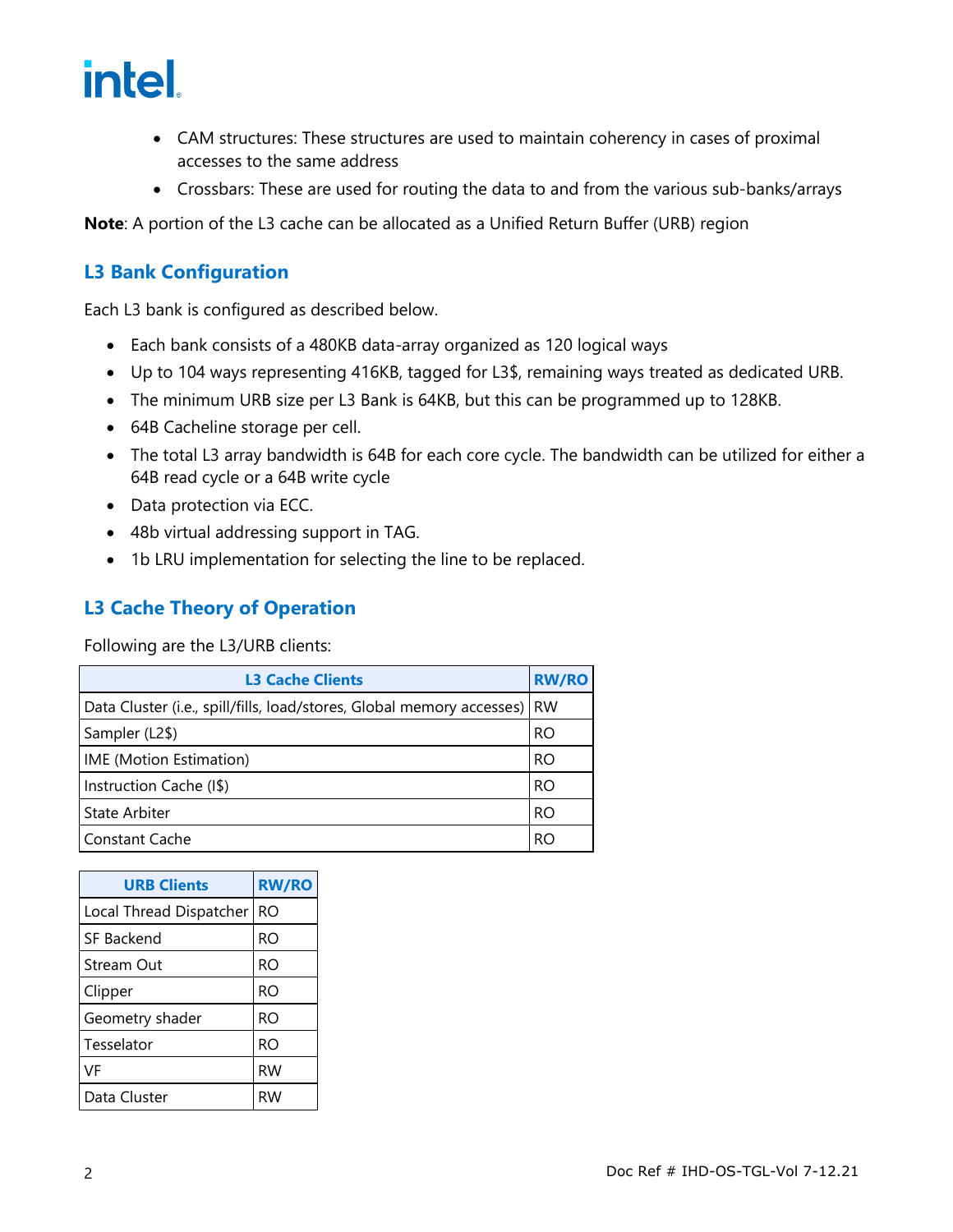

The L3 and the URB are separate address spaces with clients capable of accessing only one or the other except for the data port. L3 access/cacheability is determined via a parameter, part of the surface state or base address programming of L3 clients.

#### **Size of L3 Bank and Allocations**

#### **General notes**

The L3 Cache has been divided into following client pools:

- URB: Local memory space
- DC: Data Cluster Data type
- Color: Color cache allocation
- Z: Depth cache allocation

In addition to these sub-groups, a collection of groups bundle multiple clients under the same allocation set:

- Read-Only (RO) Clients: Inst/State, Constants & Textures (I/S/C/T)
- All L3 Clients (a.k.a "Rest of L3"): DC, Inst/State, Constants & Textures
- Unified Tile Cache: Color/Z combined

#### **Multi-Bank Allocation Options with Tile Cache and Command buffer support**

The L3 cache no longer supports the highly banked SLM mode of operations. Out of the total L3 space per bank, a minimum of 64Kbytes will be earmarked for URB storage. The rest can be used as tagged L3 cache. The L3 Cache allocation is done on a per way basis. The Bank programming options allow a varied set of configurations to be programmed in the L3. Broadly, the number of ways allocated to the various sections (URB, DC, RO, Z, C and the command buffer) is selectable. Each of these sections can be allocated a subset of ways out of the total ways. Apart from that, in lieu of the DC and RO sections a single unified "Rest of L3" section can be used. Similarly, in lieu of separate Z and C partitions in the L3, a single Unified Tile Cache programming allows all Z and C streams to share a common section of the L3.

| L3 Allocation programming (KBytes per bank) |                                          |                                        |                                          |                                        |                                          |                                        |                                          |            |  |
|---------------------------------------------|------------------------------------------|----------------------------------------|------------------------------------------|----------------------------------------|------------------------------------------|----------------------------------------|------------------------------------------|------------|--|
| <b>URB</b>                                  | <b>Rest</b><br>$(DC+RO)$                 | <b>DC</b>                              | <b>RO</b><br>(1/S/C/T)                   | z                                      | Color                                    | <b>Unified</b><br><b>Tile Cache</b>    | Command<br>Buffer/<br><b>State</b>       | <b>Sum</b> |  |
| 64KB or<br>128KB                            | 0 to $416$<br>in<br>increments<br>of 8KB | 0 to 416<br>in<br>increments<br>of 8KB | 0 to $416$<br>in<br>increments<br>of 8KB | 0 to 416<br>in<br>increments<br>of 8KB | 0 to $416$<br>in<br>increments<br>of 8KB | 0 to 416<br>in<br>increments<br>of 8KB | $0$ to 416<br>in<br>increments<br>of 8KB | 480        |  |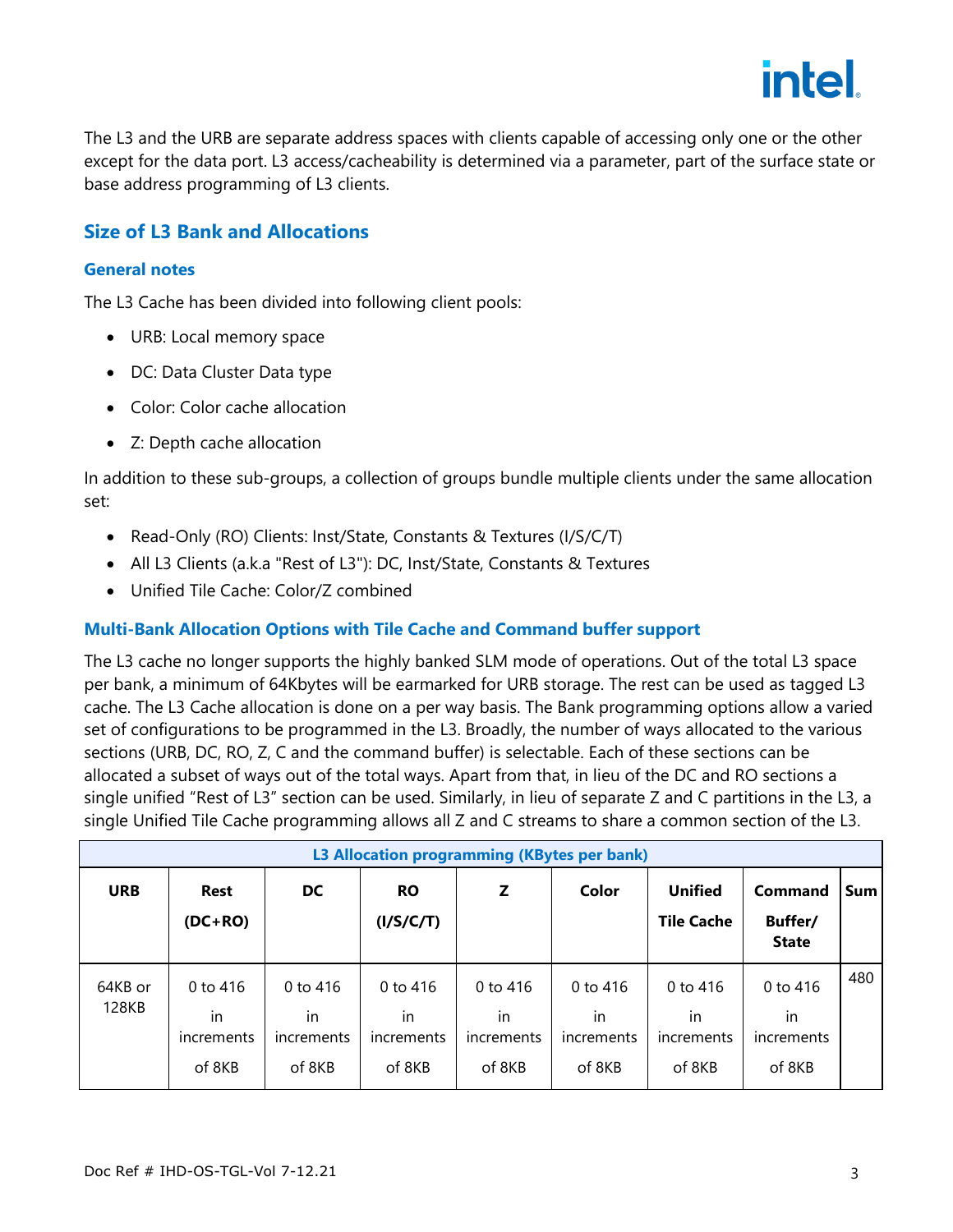Note: The granularity of 8KB delta for each section arises from the fact that the L3 is implemented as a sectored cache with 2 ways per sector. Due to this, the number of ways programmed for each section of the L3 cache should be an even number. The programming of the **L3ALLOCREG** to configure the sections should be determined based on the size of the cache per way. The total number of ways implemented in the design is available in the **L3 Parameter Information register**.

However, several restrictions apply.

- It is not allowed to allocate the entire cache to DC (Data space) with 0KB for reads.
- It is not allowed to have Rest and DC to be "0KB" at the same time. Cache requires either Rest or DC to have at least non-0KB allocation.
- It is not allowed to have Rest and RO to be "0KB" at the same time. Cache requires either Rest or RO to have at least non-0KB allocation.

State is now stored as part of Command Streamer allocation. If specific allocation is 0KB, it will be placed in the Rest section.

| L3 Allocation programming (KBytes per bank) |            |                          |          |                                  |          |     |                                           |                                 |            |  |
|---------------------------------------------|------------|--------------------------|----------|----------------------------------|----------|-----|-------------------------------------------|---------------------------------|------------|--|
| <b>Config</b>                               | <b>URB</b> | <b>Rest</b><br>$(DC+RO)$ |          | <b>RO</b><br><b>DC</b> (I/S/C/T) | z        |     | <b>Unified</b><br><b>Color Tile Cache</b> | <b>Command</b><br><b>Buffer</b> | <b>Sum</b> |  |
| $0$ (def)                                   | 64         | 416                      | 0        | 0                                | $\Omega$ | 0   | 0                                         | 0                               | 480        |  |
| 1                                           | 128        | 240                      | $\Omega$ | 0                                | 48       | 48  | 0                                         | 16                              | 480        |  |
| $\mathcal{P}$                               | 64         | 0                        | 32       | 240                              | 64       | 64  | 0                                         | 16                              | 480        |  |
| 3                                           | 64         | 144                      | $\Omega$ | 0                                | 128      | 128 | 0                                         | 16                              | 480        |  |
| 4                                           | 64         | 48                       | 0        | 0                                | $\Omega$ | 0   | 352                                       | 16                              | 480        |  |
| 5                                           | 64         | 272                      | 0        | $\mathbf{0}$                     | $\Omega$ | 0   | 128                                       | 16                              | 480        |  |
| 6                                           | 64         | 400                      | $\Omega$ | $\mathbf{0}$                     | 0        | 0   | 0                                         | 16                              | 480        |  |
| 7                                           | 128        | 352                      | 0        | 0                                | 0        | 0   | 0                                         | 0                               | 480        |  |
| 8                                           | 128        | 336                      | 0        | 0                                | 0        | 0   | 0                                         | 16                              | 480        |  |

The number of L3 Banks will vary for different products and SKUs. The number of banks supported for each product is defined in the Configurations section of this document. The total amount of L3\$ and URB supported by a product can be calculated by multiplying the number of banks by the values in the above tables.

Note that any allocation for <64KB will limit the bank allocation and proper set distribution. Such programming will lead to set allocation to be less efficient and will not be sufficient to contain the surface unless it is programmed to be natively aligned.

Performance configurations are listed as #5 (deferred rendering) and #6 (immediate and deferred rendering).

#### **L3 Ordering Restrictions**

The Super Q will enforce specific ordering requirements on the accesses to the L3/URB but will still allow out-of-order accesses where possible.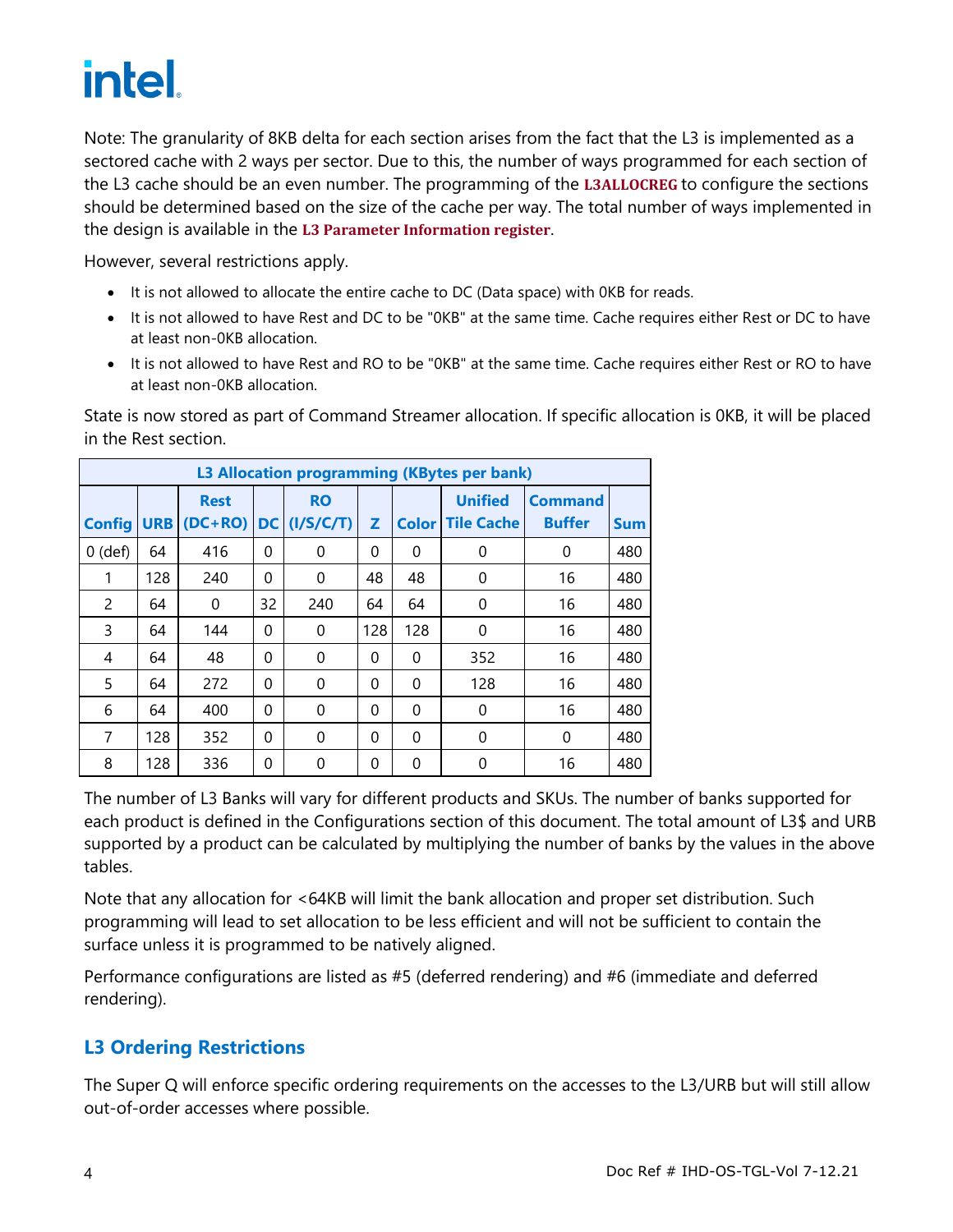

#### **Basic Ordering Requirements**

The primary purpose of ordering of transactions is to ensure coherency and causality for software accesses to memory. For example, if a thread writes to a memory address, it can expect that any subsequent read issued by the same thread to the same address should read back what it wrote. Conversely, if the read is before the write, it shall receive the value prior to the write.

#### **L3 Cache Allocation Policy**

The L3 cache allocation policy is "Allocate on fill". i.e., a line in the cache storage is allocated only upon receipt of the data from the external memory and not at the time that the cache detects a miss. The "Allocate on Fill" policy eliminates many boundary cases by regulating the entry invalidation at the last phase of the data servicing.

If the data already residing in the allocated entry is not modified, then the incoming Fill will overwrite the location. If the allocated entry carries a dirty data, then an eviction is generated, and the dirty data will be moved to the super queue for writing out to memory.

#### **Cache replacement algorithm**

The L3 cache uses a 1b LRU algorithm for cache replacement. An N-way 1b LRU has an N-bit vector for each set. The vector is initialized to all 0's. As each Fill request arrives, the first bit in the vector with a 0 is selected, that way is used, and the bit is flipped. Each subsequent fill will search for the first 0 and replace that line and flip its bit. Eventually, when all N bits are 1 and there are no candidates, all bits are cleared.

Any hits to lines present in the cache will update the LRU vector to set the bit corresponding to the way. In this manner, after the first set of allocations are done, any hits will mark the way as "recently used" and avoid replacement. If during a hit operation, a set becomes fully "recent" i.e., all ways have a '1' in the LRU vector, the vector is cleared making way for fresh marking for recent uses.

#### **Memory Object Control State on Cacheability**

This 7-bit field is used in various state commands and indirect state objects to define L3/LLC cacheability, memory type, and graphics data type for memory objects.

Note that memory type information from state is used for non-IA compatible paging structures (legacy context). For new context definition where IA compatible (IA32e) paging structures are used, memory typing follows the IOMMU defined structures.

MOCS[6:1] in L3 is used as an index to a set of programmable tables starting with address xB020h. GFX Software can set up the tables as part of the h/w context, and program various index values in surfaces to point to a table that best suits for that particular surface.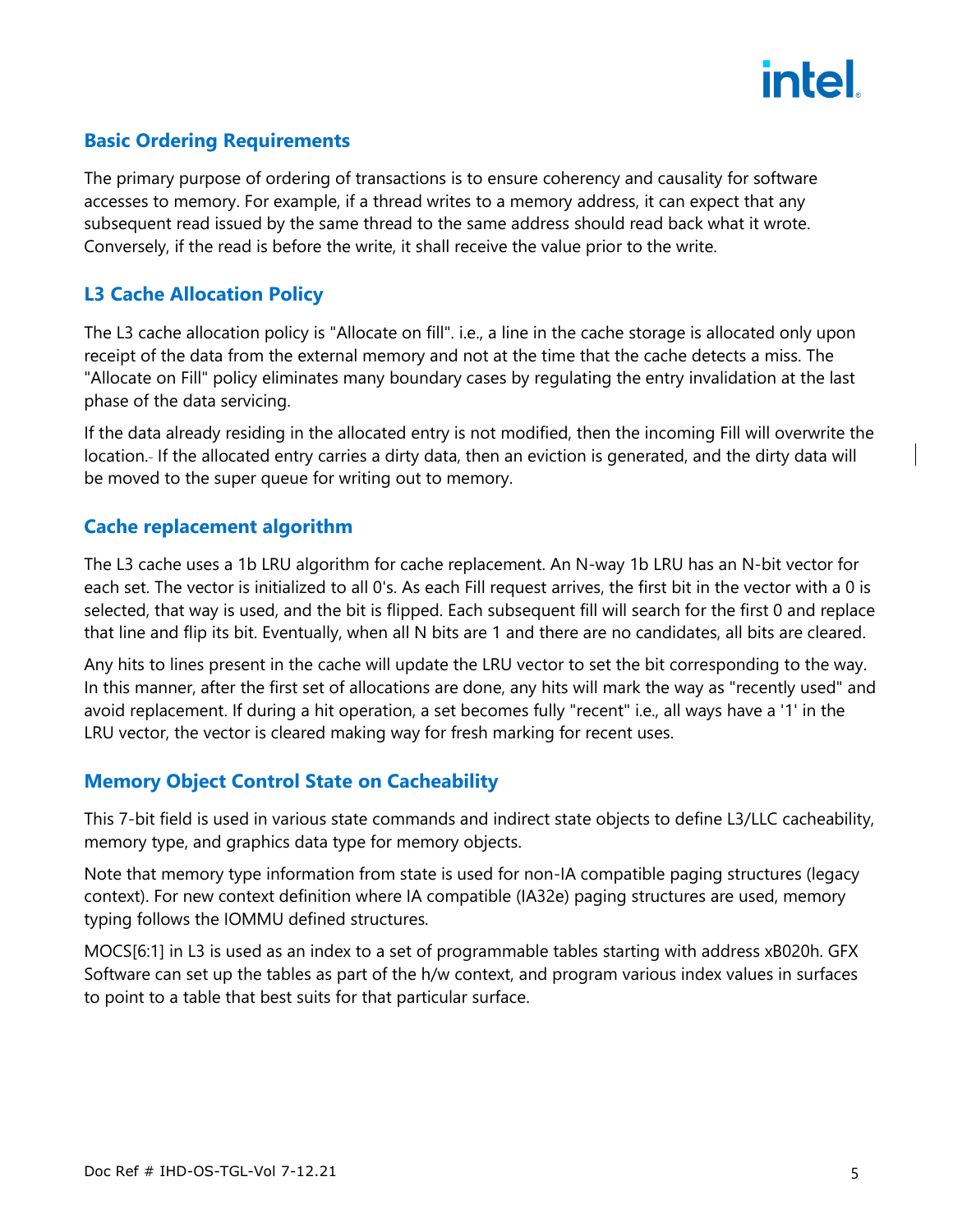### <span id="page-9-0"></span>**L3 Coherency**

Coherency is one of the crucial topics within L3, there are multiple levels of coherency that are checked and ensured via L3. The list of domains and flows is dependent on the usage models however basic premise is always the same.

The coherency levels:

- 1. Thread Level Coherency within a Thread Group
- 2. Thread Group Coherency between multiple domains
- 3. GPU/IA level coherency

Besides these special domains basic producer/consumer models are followed which are listed as:

- 1. Fixed function is producing
- 2. Data Port is producing

When textures are stored as compressed in L3, the expectation is to ensure that the compressed ROcontent is invalidated before same surface can produced as R/W.

#### **Thread Level Coherency**

A given thread group is contained within a sub-slice, where its writes and reads target the L3 for global memory and SLM for shared local memory. Given the shared local memory view is the same for all subslice accesses, coherency or data sharing is guaranteed within the thread group. Local syncs are executed up to Data Port boundary and not exposed to L3.

#### **Thread Group Coherency**

Thread groups can be distributed to multiple sub-slices that are physically far from each other. The coherency between thread groups can only be maintained for their global memory accesses. There are two implications of this coherency depending on the mode we are operating at:

- 1. Non IA-Coherent L3 mode: This is the same methodology that was introduced with the addition of GT4 support. The cross-thread group coherency is maintained via Sync Global which is processed by L3 as well as introducing WT mode to be able to update global memory with latest data. This mechanism is not expected to be used.
- 2. IA-Coherent L3 mode: For the new mode of operation, there is no need to have WT behavior. The data in L3 is already visible to all consumers (i.e. other thread groups of GPU or IA cores). Sync'global has no affect given the data in L3 is already globally visible to all consumers.

#### **GPUIA Level Coherency**

In non-coherent L3 mode, data sharing between GPU and IA happens via a s/w controlled flow which requires the internal GPU caches to be flushed in order to make the data visible, similarly same caches need to be invalidated when IA produces data. This mode of operation is still available. Within the L3,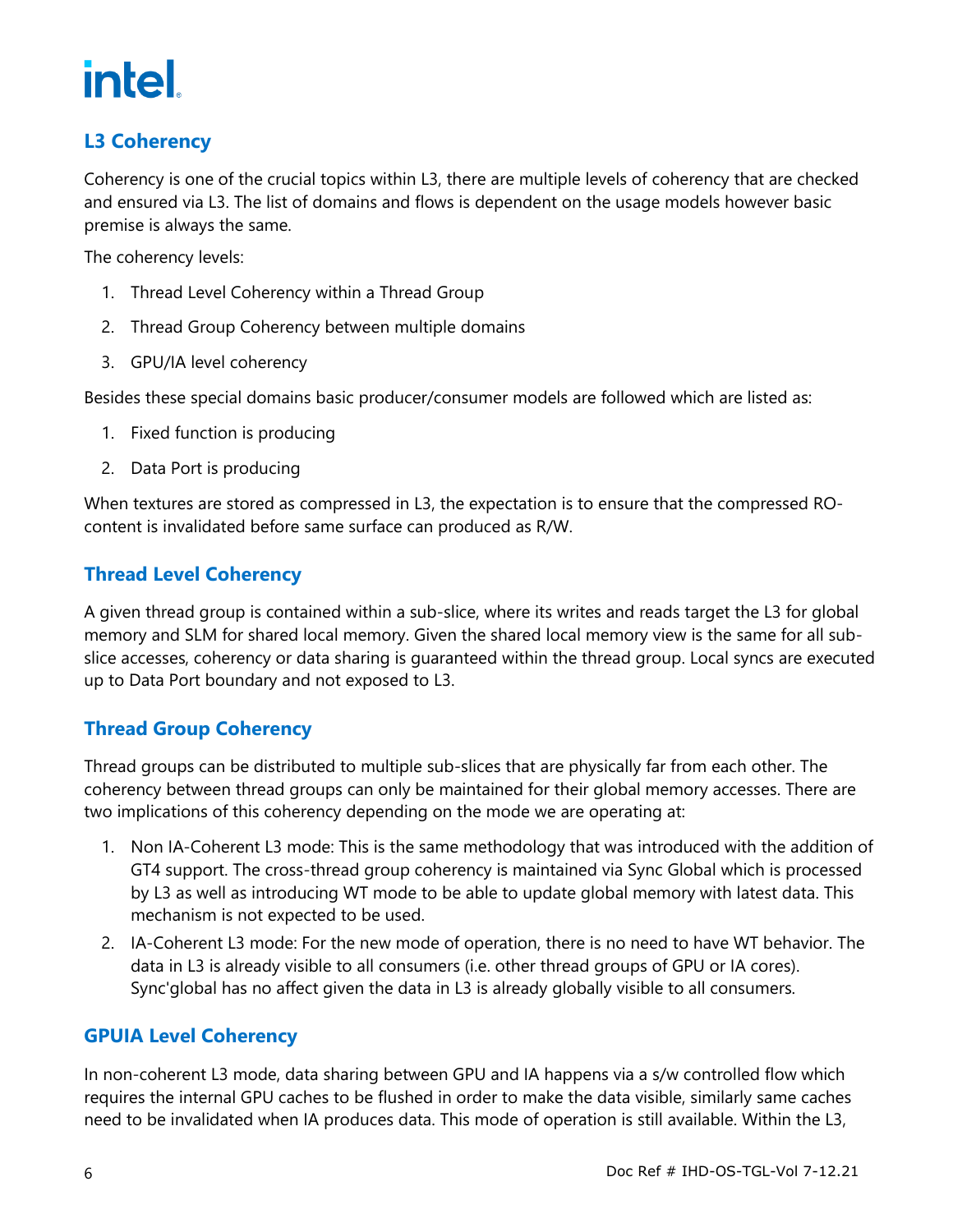

non-coherent accesses use "virtual" addresses and are tagged in the L3 Tag array using the Virtual/Physical bit.

Coherent memory is also supported where L3 content is visible to IA via snoops. This allows certain streams (i.e. data port) to be GO (Globally Observable) for IA once posted to L3, allowing shorter loop for completions and eliminating the need to do an entire pipeline flush over L3 to get it sync'ed to IA coherent domain. Coherency enhances the general programmability of GPU when cooperating with IA. Within the L3, coherent accesses use a full 48-bit physical address and are tagged using the Virtual/Physical bit in the l3 Tag array.

#### **Coherency Usage Models**

This section is to give some examples of usage models and high-level handling within L3. They are specific to L3 flows and not meant to represent over coherency usage models on the system level.

#### **Fixed Func Producing (Push Constants)**

Push constants are also similarly processed; in fact, the target is the same: URB. However, URB accesses are processed with their URB offsets via TAG, their original address is based on virtual memory pointing to buffer location in memory. The delivery mechanism makes the CAMs not possible hence the completions are managed once access is deemed towards SuperQ of the corresponding L3 Bank.

There are additional constraints independent of L3 handling of push constants which are defined as part of the Global Arbitration fabric.

#### **EUs Producing via HDC**

Data port is the producer for Global and Shared Local memory types. The shared local memory is specific to a data port, hence L3 does not have to do anything special to maintain coherency but to keep accesses to SLM in-order.

For Global memory coherency is maintained via combination of many mechanisms.

- 1. Completion tracking: Each Data Port tracks their writes towards L3 and wait for them to reach to GO. GO message is given by L3
- a. For Non-coherent/virtual addressed Write: Once the ingress queue retires the write in the corresponding node to targeted bank.
- b. For Coherent/physical addressed Write: Once the ownership is obtained for the write (i.e. read-forownership or invalid-to-modified) which means write is GO with respect to IA cores.

GO information is used within data port to make sure handle releases are gated until the producer's updates are globally visible.

2. Thread Level Flush: EU threads have the capability to push globally tagged data from L3 to next level caches. Usage is not recommended.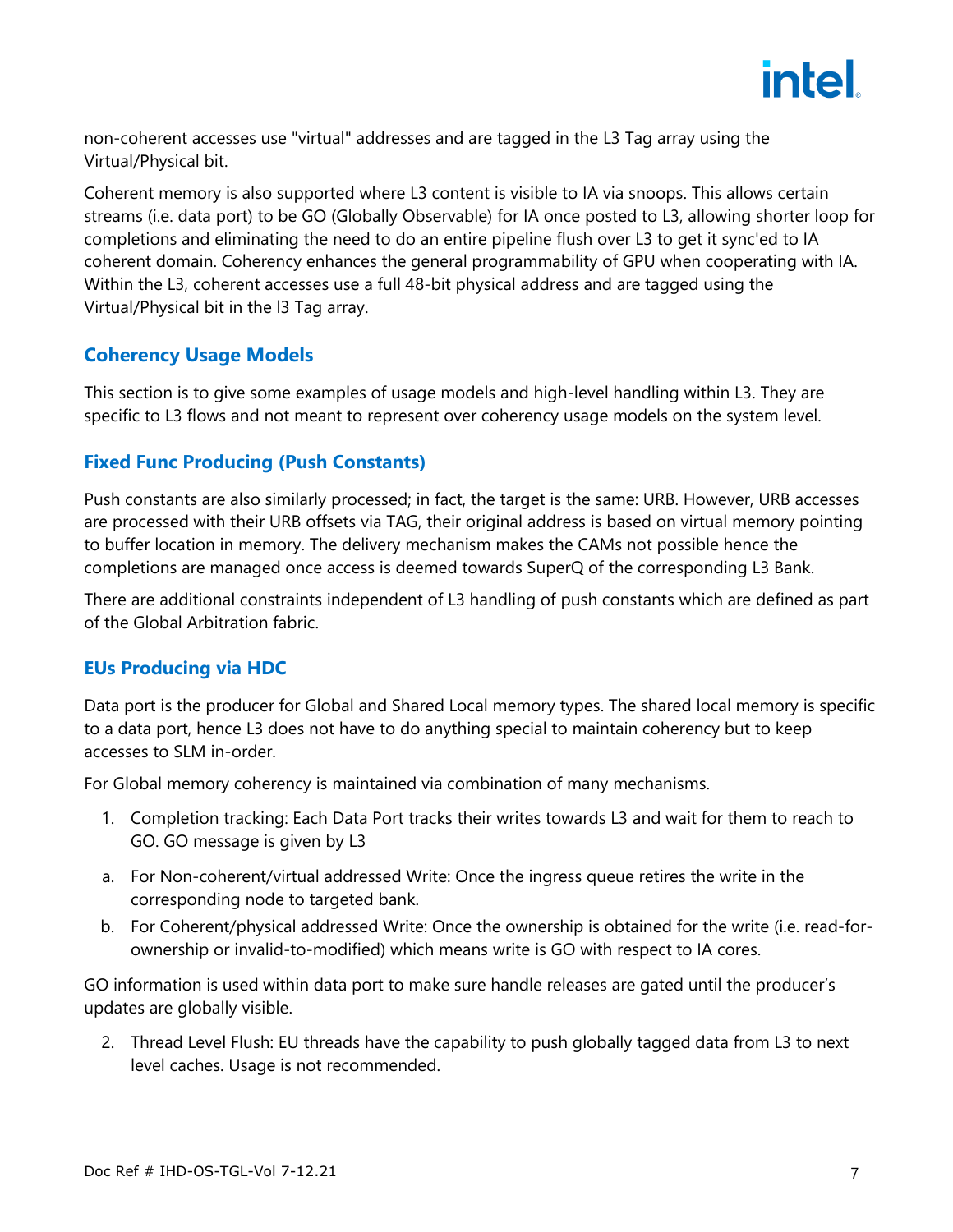### **Invalidation and Flushes**

There are two different sources to initiate flushes and invalidations:

- Command Streamer initiated
- EU/thread initiated

Both cases have two modes of operation

- Non-IA coherent L3
- IA coherent L3

In addition, there are side flows that back up the various flows and they do require invalidation/flush sequences to be executed for their purpose. Their behavior has no impact between two modes of L3 operation.

- Global Invalidation
- Power Management Invalidation

#### **Command Streamer Invalidation Flows**

The Command streamer can initiate the following flush/invalidation flows.

- 1. **Top of the pipe invalidations**: These are direct, asynchronous commands from the command streamer unit to L3 in respective slices.
- 2. **Pipeline flush**: These commands flow through the pipe and are issued through the data port to the L3 cache in each slice.

#### **Non-IA Coherent Flows**

This is the traditional flow where the content of L3 needs to be invalidated or flushed.

#### **Top of the Pipe Invalidations**

For this case, the invalidation causes the cache to drain all FIFOs and pipelines, and the node performs all invalidations. Only after completion in all slices will new transactions be sent to the L3.

The Top of the Pipe invalidation is intended for cases where invalidation and completion need to be coordinated between slices. Therefore, each slice performs invalidation, but will not proceed until all slices have completed the invalidation.

#### **Pipeline Flush**

Pipeline invalidation is much simpler and optimized for performance. In this case there is no need to coordinate between slices and the operation is more like a "sync" point. Transactions arriving after the invalidation request will still be queued in the SQ but will only be processed after the invalidation of all candidate lines in the cache is complete. The invalidation acts like a fence.